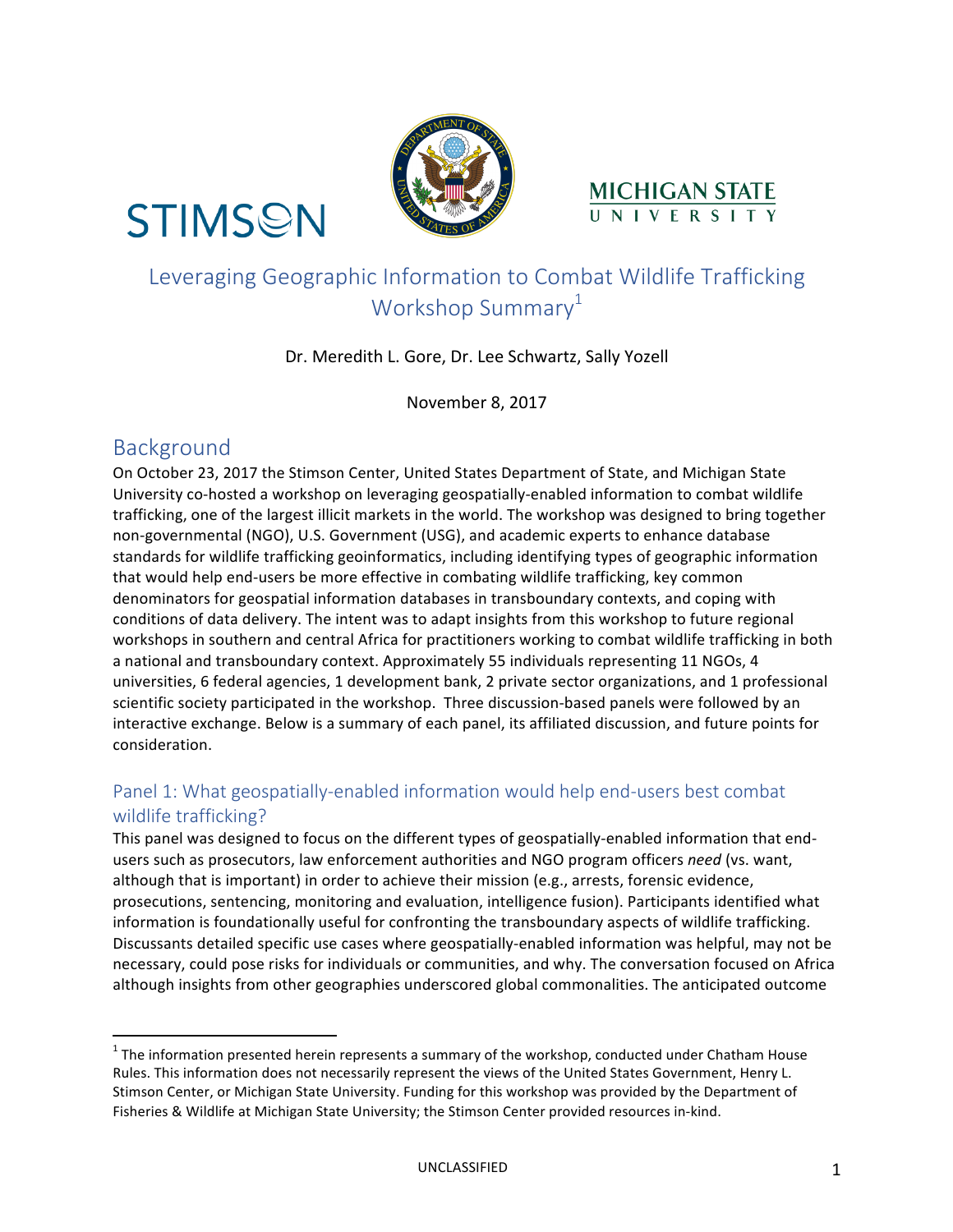from this panel was for participants to have an enhanced understanding of a set of end-user needs for geospatially-enabled information and how needs vary across end-users.

Discussion during Panel 1:

- $\triangleright$  Affirmed the cross-sectoral utility of a simple, centralized, practical, and standardized geospatially-enabled database(s);
- $\triangleright$  Underscored the importance of incorporating built-in privacy, appropriate levels of anonymity, and security safeguards;
- $\triangleright$  Characterized how geospatially-enabled information about poaching is not equivalent to information about trafficking in its' utility for prosecutors;
- $\triangleright$  Confirmed a general need for a geospatially-enabled database to be platform and data agnostic;
- $\triangleright$  Identified a need to determine the level of comfort with classification levels for geospatiallyenabled information because classified information may be of limited use to prosecutors;
- $\triangleright$  Delineated issues of safety and anonymity for (a) communities and community groups, and (b) endangered species when aggregating and sharing data through cloud-based or otherwise accessible systems; and
- $\triangleright$  Identified a strong need to build trust among data users and providers for transparency and data sharing.

Future points for consideration emerging from Panel 1 included:

- $\triangleright$  Some geospatially-enabled data that could be useful may not be being considered (e.g., geothermal data from campfires, wildlife population images from camera traps);
- $\triangleright$  Prosecutors benefit from detailed information on specific animal trafficking events by specific people and less from a group of people and a group of animals. They have a need for more information than just good locational data for dead animals;
- $\triangleright$  There seems to be a lack of consensus about what constitutes reasonable expectation(s) for the scale of data, speed of database updates, and extent of information sharing?
- $\triangleright$  Citizen science-generated data about wildlife trafficking could hold promise but currently lacks standardized and accepted mechanisms for vetting the source and verifying the data.

#### Panel 2: How can we cope with "risky" data and conditions of delivery?

This panel was designed to focus on the different types of "risky" data and conditions of delivery (e.g., law enforcement sensitive, confidentiality, anonymity, proprietary data, not necessarily classified or intelligence-based) that different end-users need in order to combat wildlife trafficking. Summary data can be mapped and be extremely powerful, informative, and protect individuals and organizations if there are sufficient data points that provide anonymity. Participants identified existing efforts to protect sensitive geospatially-enabled information (e.g., the information itself and the individuals/organizations reporting the information). The anticipated outcome for this panel was for participants to have an enhanced understanding of the specific types of sensitivities and conditions of geographic information delivery that need to be addressed in a federated geospatial information database.

Discussion during Panel 2:

 $\triangleright$  Affirmed a lack of international brokers with sufficient trust to collate data (e.g., civil society weary of law enforcement-centric channels), balance the sensitivity of data, and protect organizations or sources;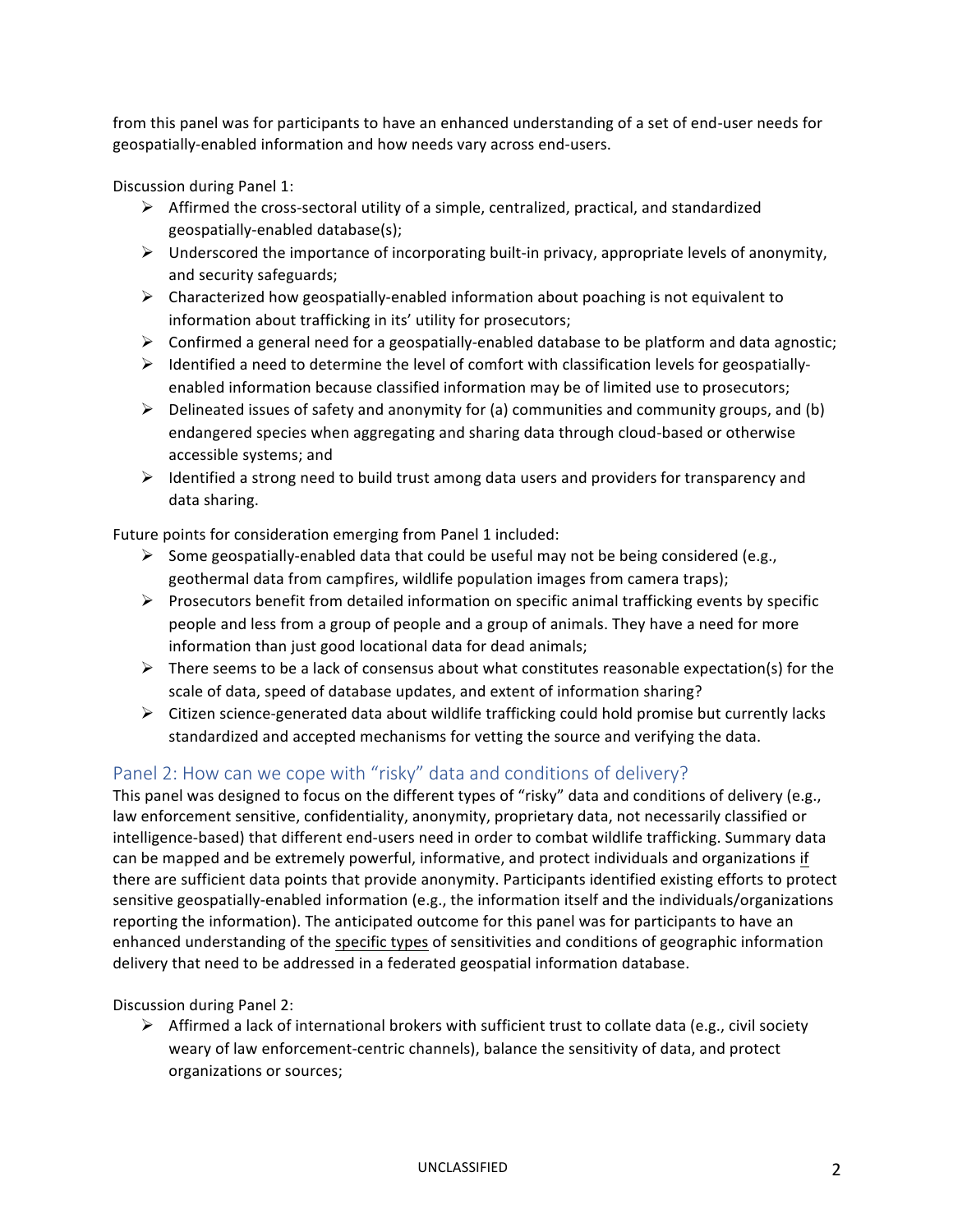- $\triangleright$  Confirmed a need for codified secure access channels between NGOs and governmental organizations for information sharing as well as a preference for unclassified data wherever available;
- $\triangleright$  Highlighted a strong yet currently underdeveloped avenue or role for civil society's participation and leadership as well as integrity testing and source vetting; and
- $\triangleright$  Recognized the potentially exceptional influence of host governments on information sharing about wildlife trafficking.

Future points for consideration emerging from Panel 2 included:

- $\triangleright$  Data quality varies in terms of informant bias, institutional bias, ability to be analyzed and disseminated;
- $\triangleright$  Coping with risky data is complicated by a lack of transparency among authoritative governments;
- $\triangleright$  There is no clear leader on this issue to date and leadership is challenged by the bottom up nature of data generation;
- $\triangleright$  Data protection agreements (e.g., NDAs or MOUs) can help "de-risk" data;
- $\triangleright$  Processes and methods for coping with risky data will only be effective if implemented well; and
- $\triangleright$  A code of ethics is needed to address issues related to "risky" data.

### Panel 3: What can be learned from other issues such as health, humanitarian crises, human rights, or convergent crimes?

This panel was designed to focus on how, when, and where other sectors and actors are attending to issues of leveraging geospatially-enabled information. Discussion reflected upon lessons learned from the successes and failures of other contexts including health, humanitarian crises, human rights, and other serious crimes that converge with wildlife trafficking (e.g., drug trafficking). Best practices for the wildlife trafficking sector may be built upon the broadest knowledge base possible. Highlighting convergence in problem definition, prevention, and response was illustrative. The anticipated outcomes of this panel were for participants to have an enhanced understanding about how, when, where, and what other actors are doing in other contexts to leverage and protect as needed geospatially-enabled information.

Discussion during Panel 3:

- $\triangleright$  Affirmed a general lack of database standards relevant to wildlife trafficking alongside a need for metadata standards that capture the diversity of the issue and are representative of different parts of society; and
- $\triangleright$  Identified commonalities across other fields relevant to wildlife trafficking, such as the iterative nature of constructing database standards to enhance interoperability, need for dedicated resources to cover overhead and coordination, and linking of programmatic planning with geospatially-enabled information.

Future points for consideration emerging from Panel 3 included:

- $\triangleright$  Database standards can be used to help assess the extent to which wildlife trafficking converges with other serious crimes (e.g., human, gun, and drug trafficking);
- $\triangleright$  Local law enforcement authorities and development bank representatives can provide valuable touchpoints for contextualizing database fields; and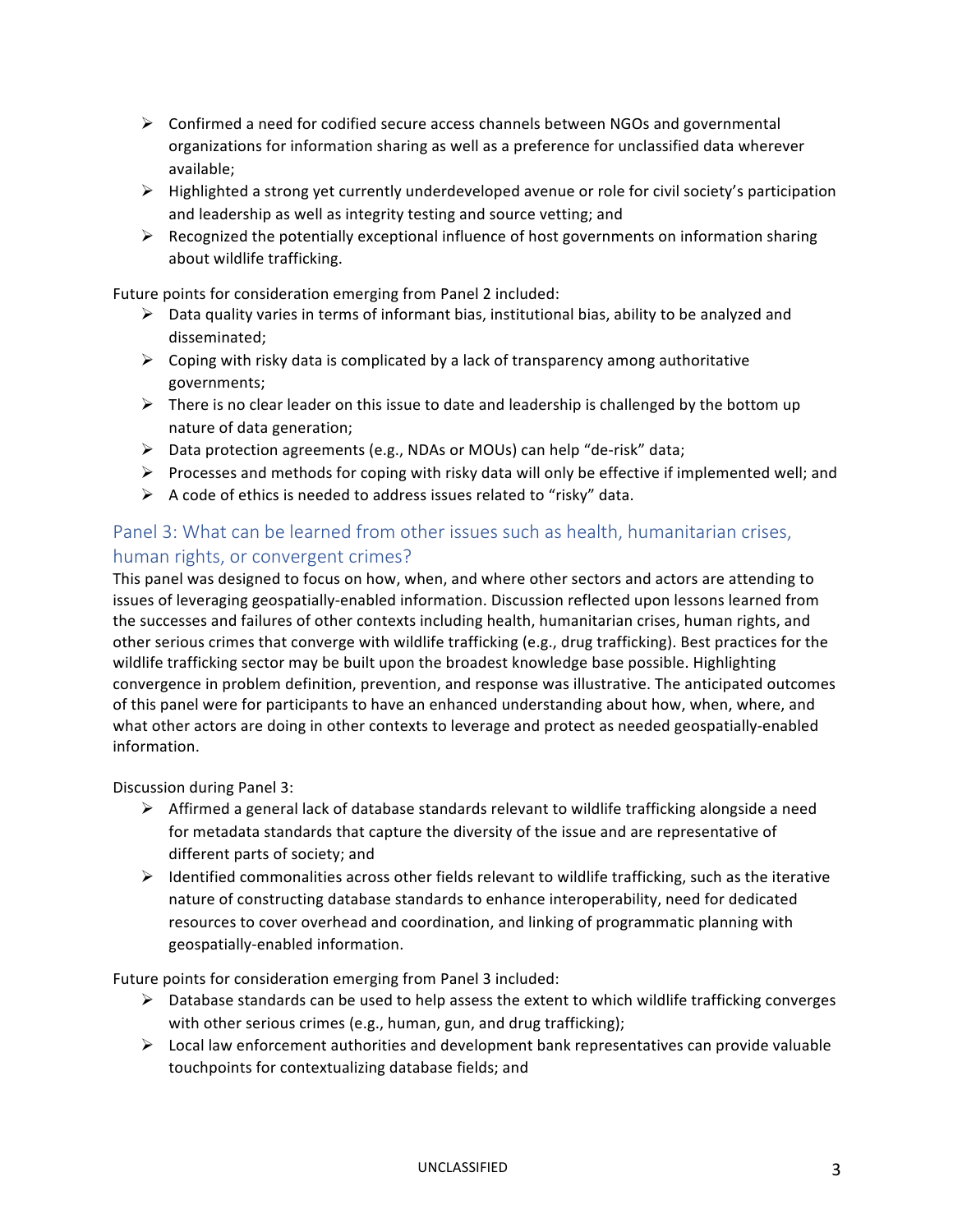$\triangleright$  Humanitarian assistance, global health, and counterfeit medicine sectors have advanced thinking on the topic and can share lessons learned about process and usability of outcomes.

#### Panel 4: Identifying common database fields and metadata for geospatially-enabled information in a transboundary context?

This hands-on interactive exchange began the design process of a database by building upon earlier workshop sessions, the knowledge base, and extensive audience expertise to account for the best available data that satisfies end-user needs. In addition to conversing about database interoperability, structure, fields, definition, metadata, and location, participants considered data sensitives and conditions for delivery. Participants were guided through a process of database construction in a platform agnostic way that is interoperable at local, regional, and transboundary scales. The anticipated outcome of this panel was for participants to have a baseline database structure that can be refined and revised in the African context and protect sensitivities. The database will demonstrate discipline in terms of the quality, quantity, accessibility, confidentiality, and sensitivity issues that were previously identified.

Discussion during Panel 4:

- $\triangleright$  Identified a suite of questions relevant to the creation of a geospatially-enabled information database to help combat wildlife trafficking, including:
	- o How can we make little data big?
		- Collecting new data using spreadsheets, linking databases through common keys to enhance data integration, utilizing remotely sensed data
	- $\circ$  How can we accurately map law enforcement assets (i.e., blue force resources)?
	- $\circ$  What is the question respective end-users are looking to answer and what are their value propositions?
	- $\circ$  What are the shared issues across all of the end-user problem sets?
	- o How can a database incorporate retrospective and prospective data?
	- $\circ$  Who isn't at the table that should be?
- $\triangleright$  Informed a baseline geospatially-enabled information database using markets as an exemplar (see Appendix)
	- $\circ$  As the baseline database was drafted, participants discussed the extent to which preexisting formats from NGOs (e.g., SMART, TRAFFIC) could or should be incorporated.
	- $\circ$  Identify common geospatial base layers that describe the context of place such as roads, rivers, topography, boundaries.
	- $\circ$  Map the spatial characteristics of wildlife trafficking (see Appendix).
	- $\circ$  Develop standardized codes and common keys to link geospatial data to existing datasets and enhance interoperability of data.

#### Future Action

The closing conversation centered upon a need to identify a set of fundamental use cases in order to build out future iterations of a geospatially-enabled information database. Use cases could incorporate diverse human dimensions (e.g., gender, livelihood strategy, poverty, legal statutes, transboundary migration of wildlife) and organizational profiles. Participants reiterated the issues of metadata resolution and horizon scanning could be considered in future workshops. Uncertainty lingered about which agencies should and do have access and relevance to wildlife trafficking.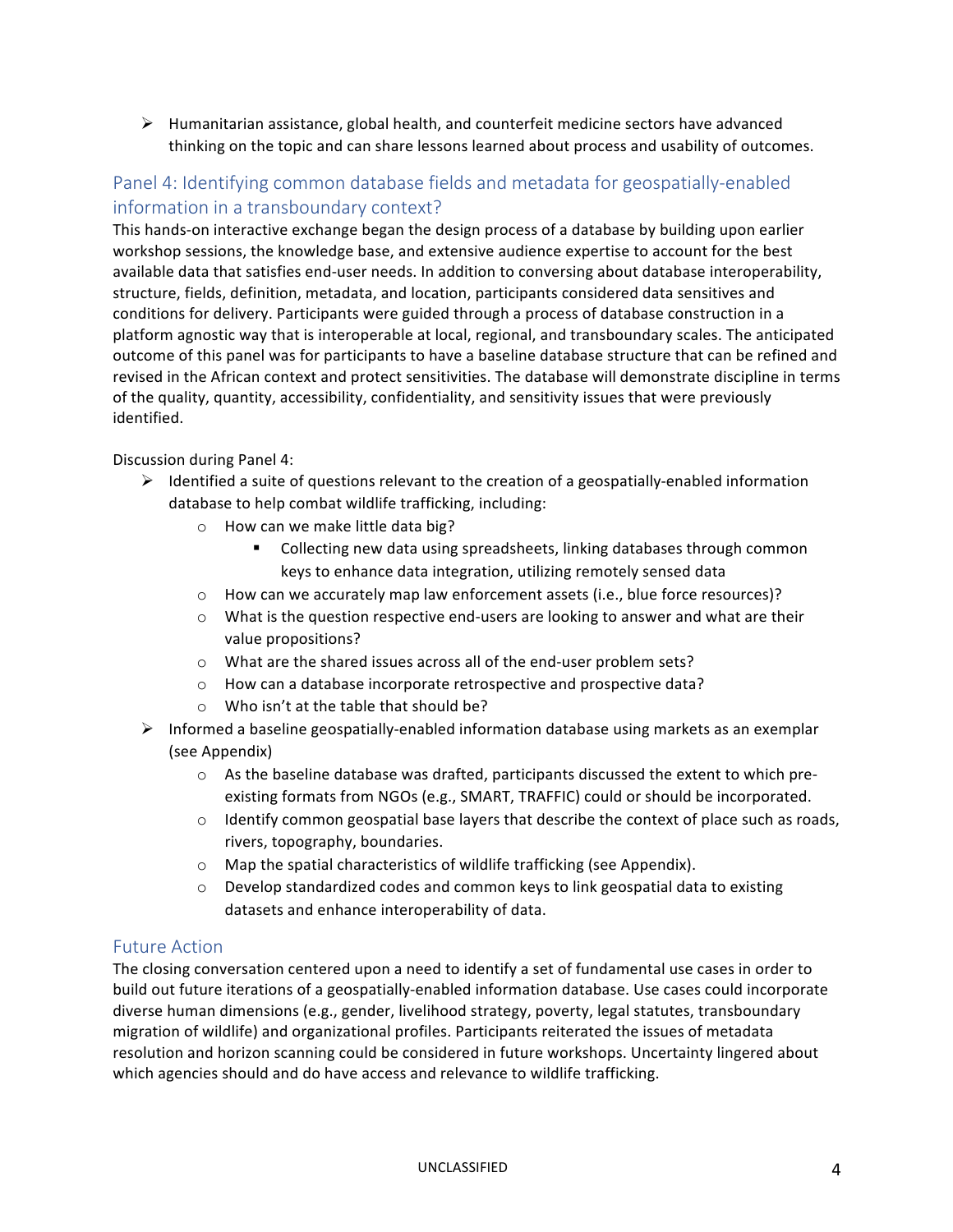#### Appendix

#### Draft geospatially-enabled information database

#### Version 1.0 Exemplar: Markets

#### Data layers:

- Location of wildlife markets (points)
- Population data (Landscan raster)
- Human geography
	- $\circ$  Language boundaries (polygon)
	- $\circ$  Racial boundaries (polygon)
- Administrative boundaries:
	- o Villages (polygon)
		- § Fields:
			- Employment status
			- Population
			- Ethnicity
			- Religion
			- $\bullet$  # Men
			- # Women
			- Population under 18
			- Population over 18
	- o Admin LVL 1 (polygon)
	- $\circ$  Admin LVL 2 (polygon)
	- o Country (polygon)
- Species boundaries (polygon)
- Parks boundaries (polygon)
- Transportation
	- o Roads (lines)
	- o Highways (lines)
	- $\circ$  Cart trails (lines)
	- o Railroads (lines)
	- o Bridges (lines)
- **Infrastructure** 
	- o Pylons (lines)
	- o Electricity lines (lines)
	- $\circ$  Fiber lines (lines)
	- $\circ$  Communication towers (point)
- Observation of a transaction (point)
- Observation of an arrest (point)
- Seizure incident (point)
	- o Fields:
		- City
			- § Longitude
			- § Latitude
			- Place of Seizure
		- Seizure Date
		- § Arrest